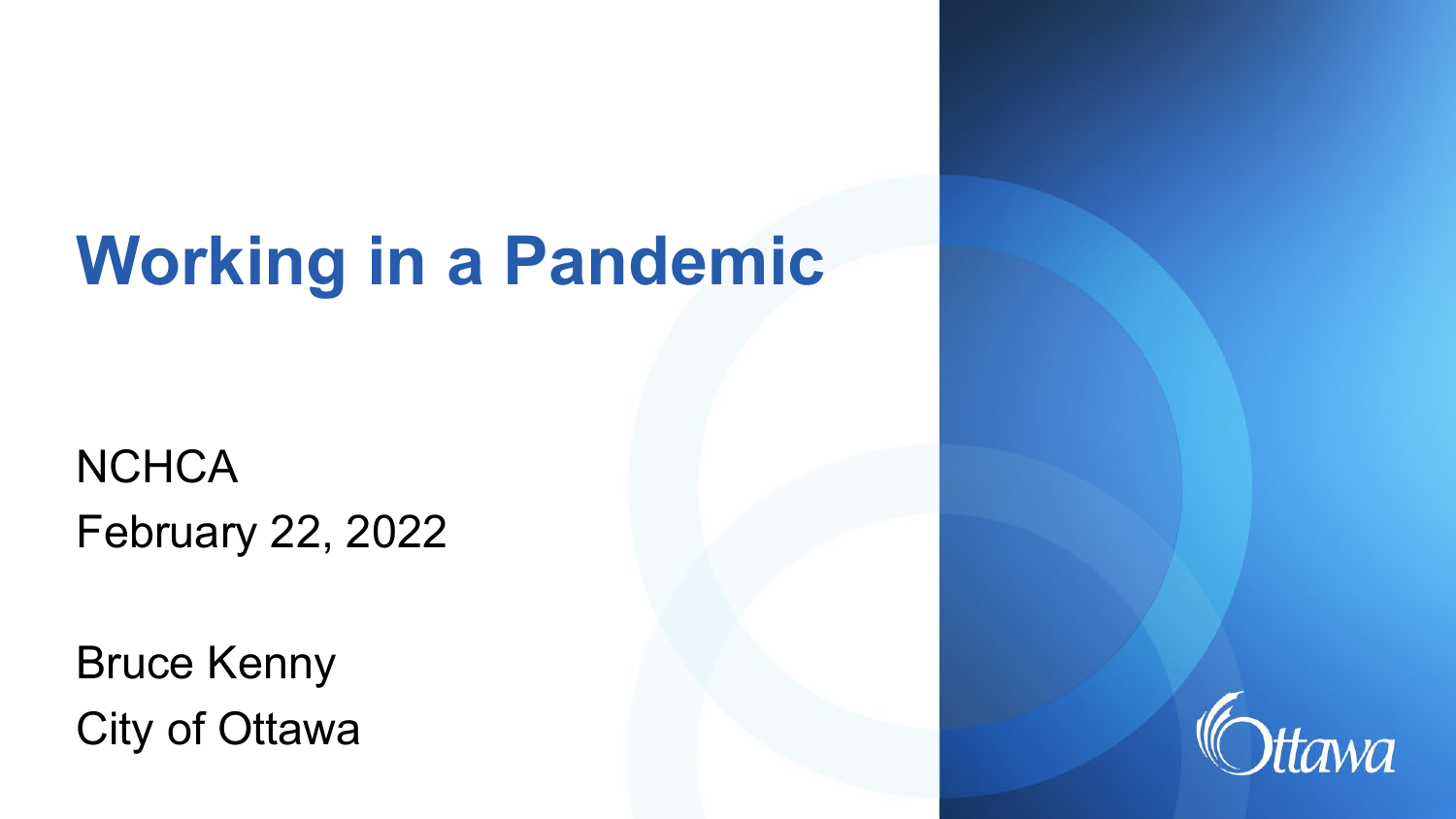## **Presentation Overview**

- City of Ottawa Vaccination Policy
- Where we have been
- Where we are
- What is ahead

Questions can be provided in the chat I will address today or off line if time does not permit

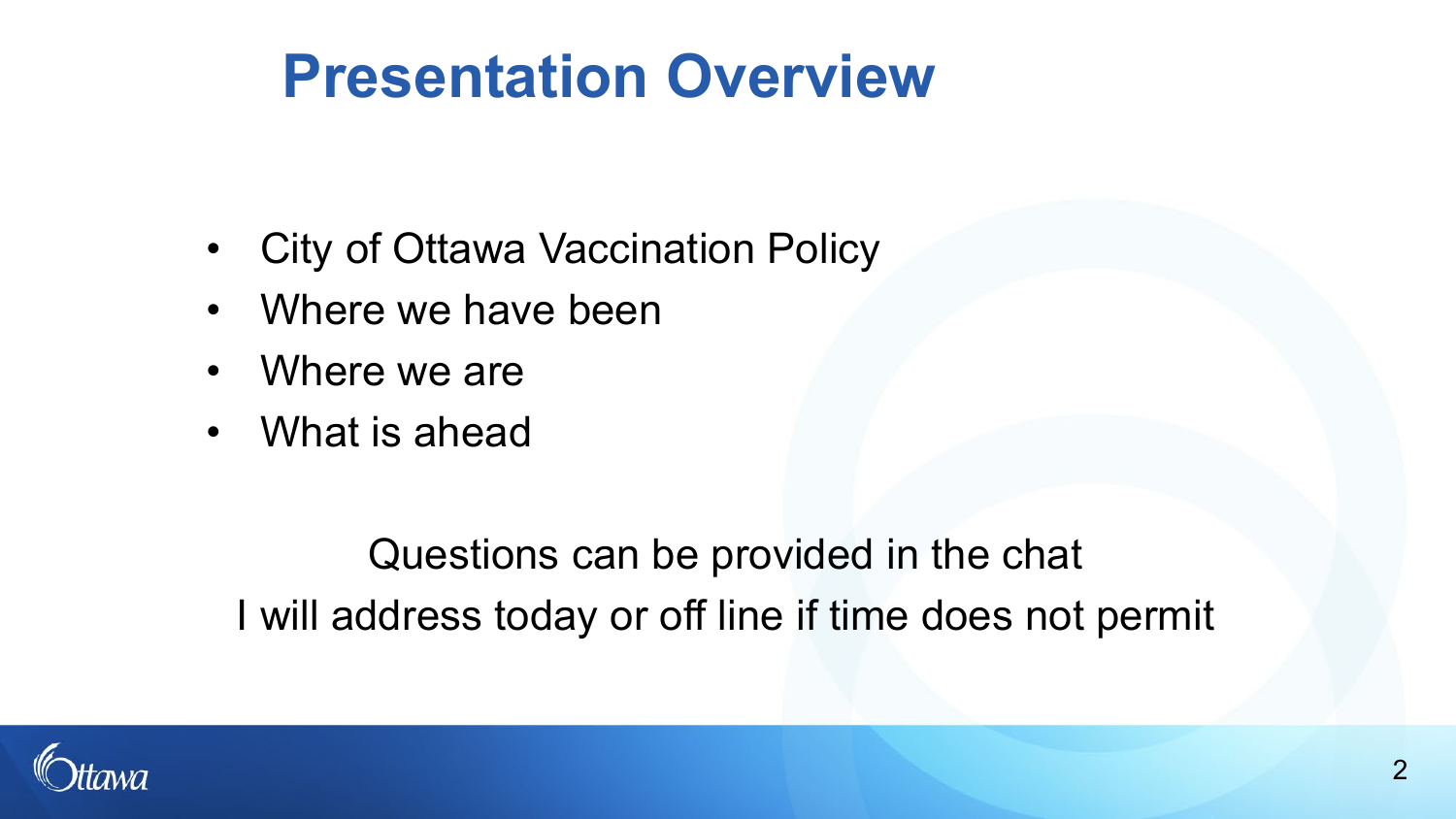# **City of Ottawa Vaccination Policy**

- In effect since November 2021
	- $\triangleright$  Requires all employees and contractors to be vaccinated against Covid-19 virus
- City of Ottawa objectives
	- $\triangleright$  Follow science and public health based decision making
	- $\triangleright$  Be a leader in protecting its workers and the community against the spread of the virus

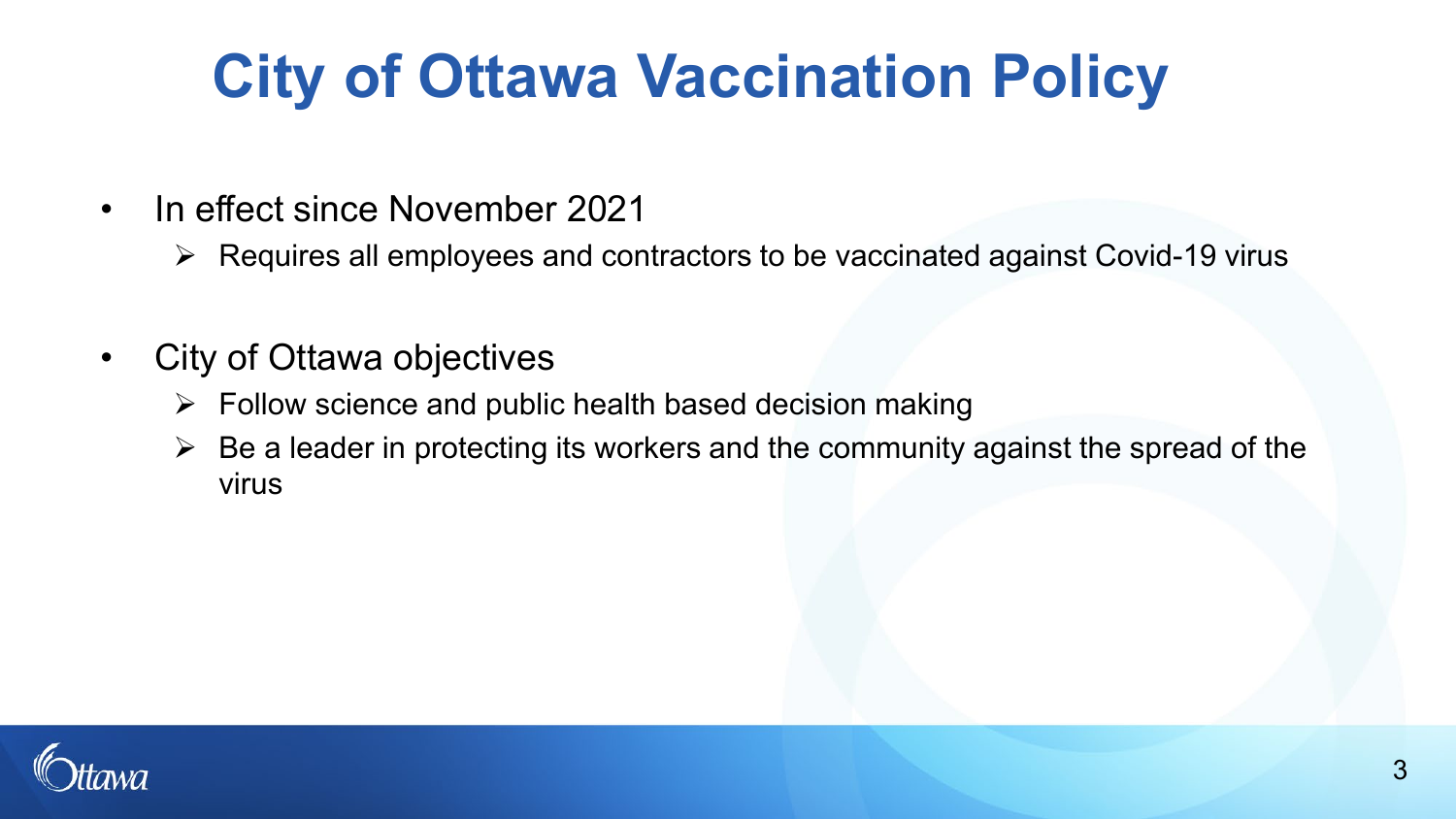## **Implementation of Policy on Construction Projects**

- City has achieved full compliance related to
	- $\triangleright$  The most critical facilities such as water plants, wastewater plants etc..
	- $\triangleright$  Indoor work environments (building repairs)
	- $\triangleright$  Parks and other recreational facilities
- Ongoing compliance challenges
	- Right-of-Way construction projects (Road, Water, Sewer and Bridge work)
	- $\triangleright$  City work represents a significant portion of this sector and shares the space with developer led projects and large infrastructure builds

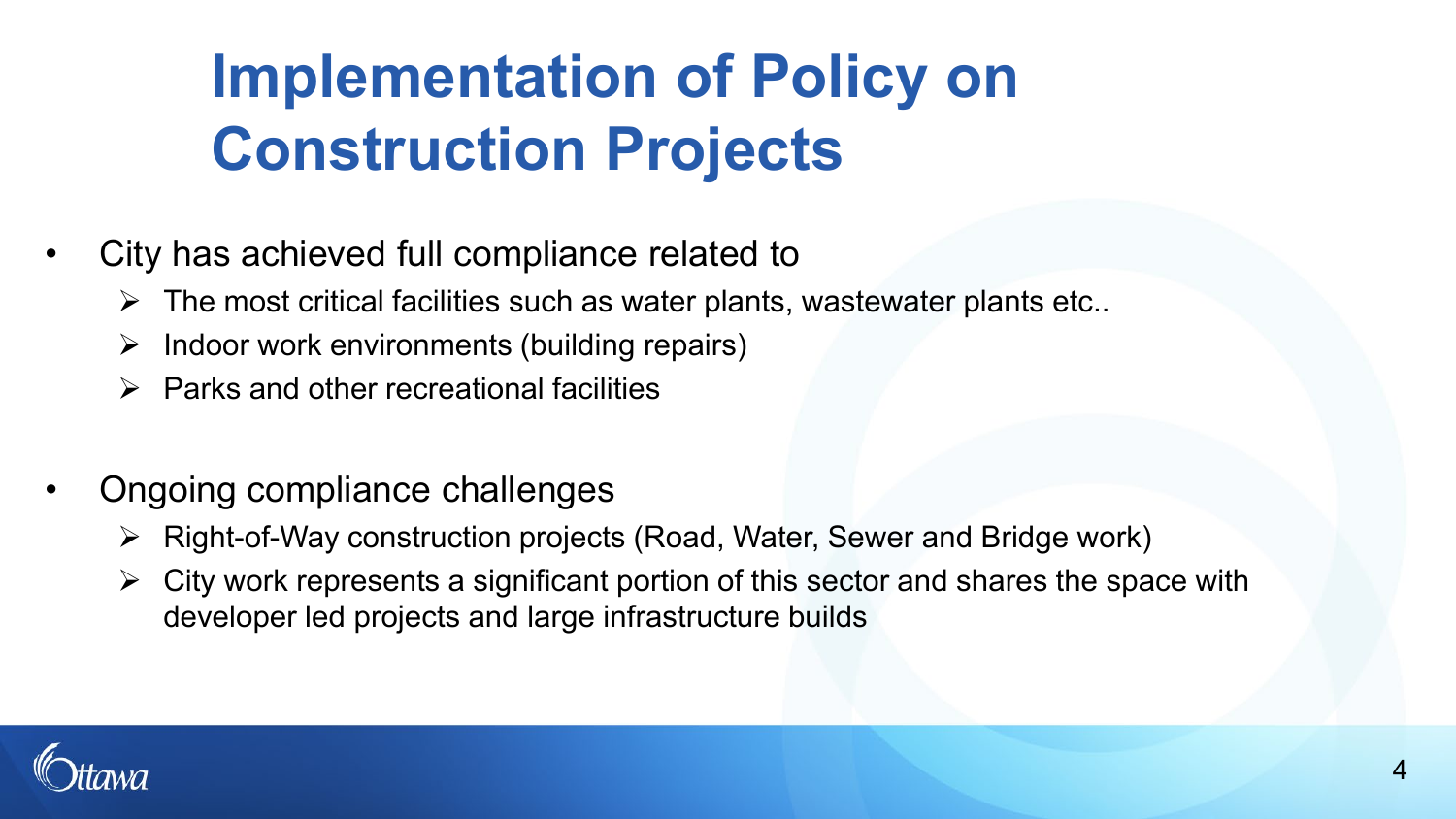# **Implementation of Policy on Construction Projects**

- City of Ottawa will
	- $\triangleright$  Continue to balance our need for vaccinated workers with our requirement to delivery essential services to our community
	- $\triangleright$  Require full vaccination of contracting staff where ever possible
	- $\triangleright$  Work with the industry to continue our move towards increased vaccination rates
	- $\triangleright$  Work with individual vendors to overcome pandemic challenges

Can I continue to work for the City even though all my staff are not Vaccinated ?

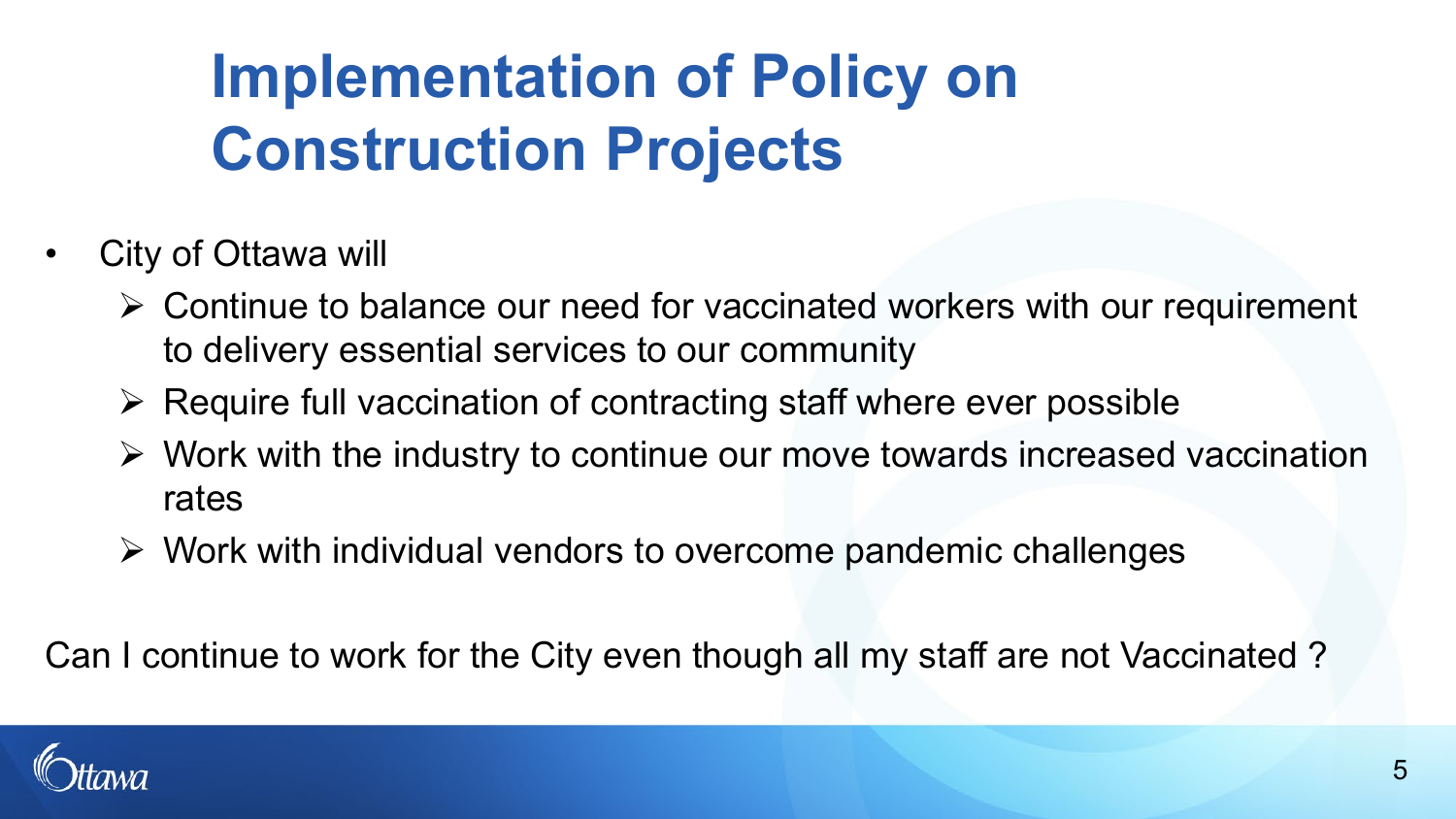## **Where we have been Together**

- In March 2020 our industry, along with the all Canadians, experienced a level of uncertainty and disruption never before experienced
- We worked together in an unprecedented way to continue the delivery of essential services
- The construction industry specifically was acknowledged as essential for:
	- $\triangleright$  the critical services we provide to the community such as safe water supply, managing wastes and transportation infrastructure
	- $\triangleright$  the criticality to the nations economy

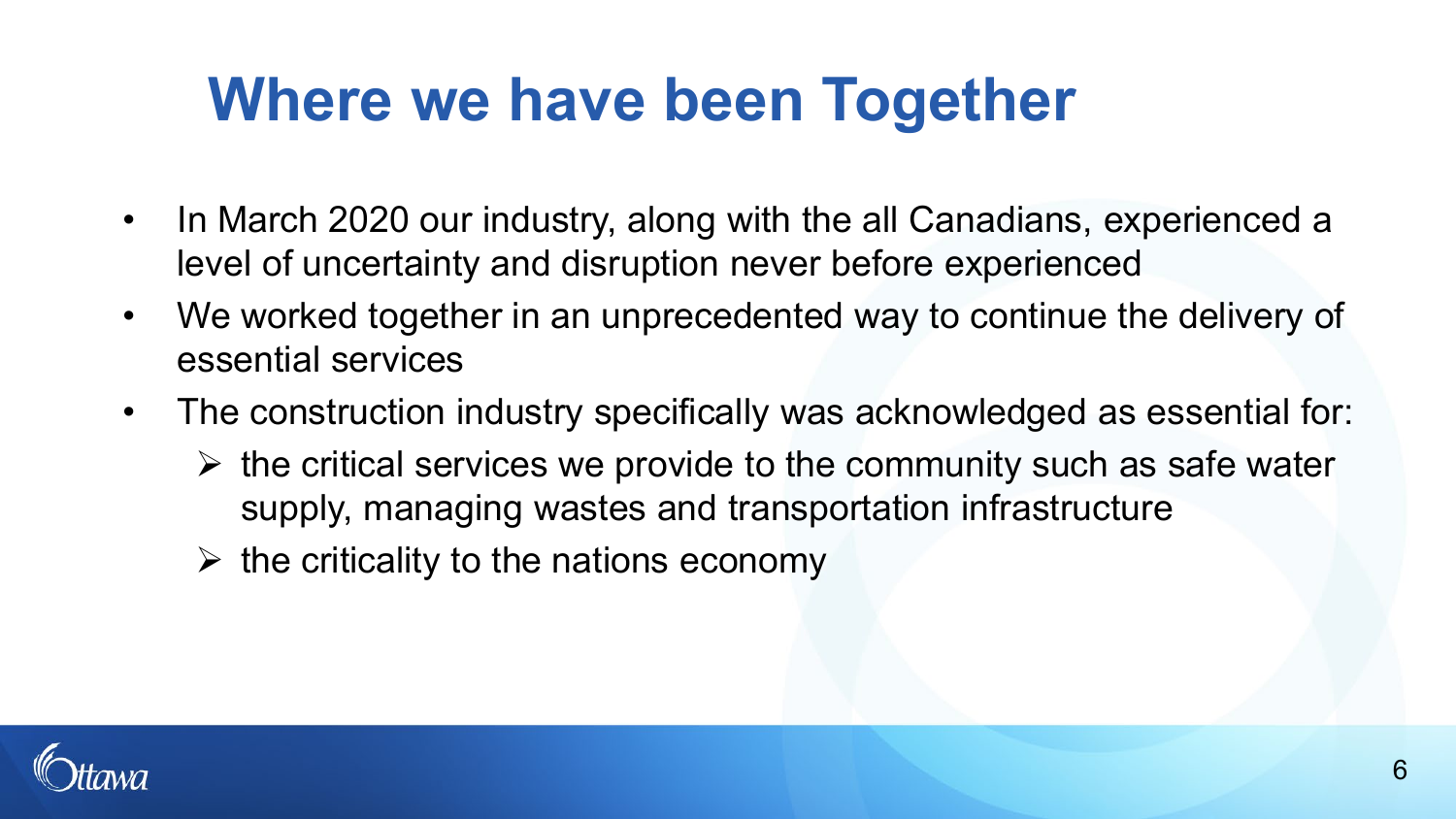# **The Heavy Lifting**

• Want to acknowledge the contribution of **our outside workers** who have continue to deliver the City's essential services through uncertainty and at personal sacrifice

# Thank you !

7

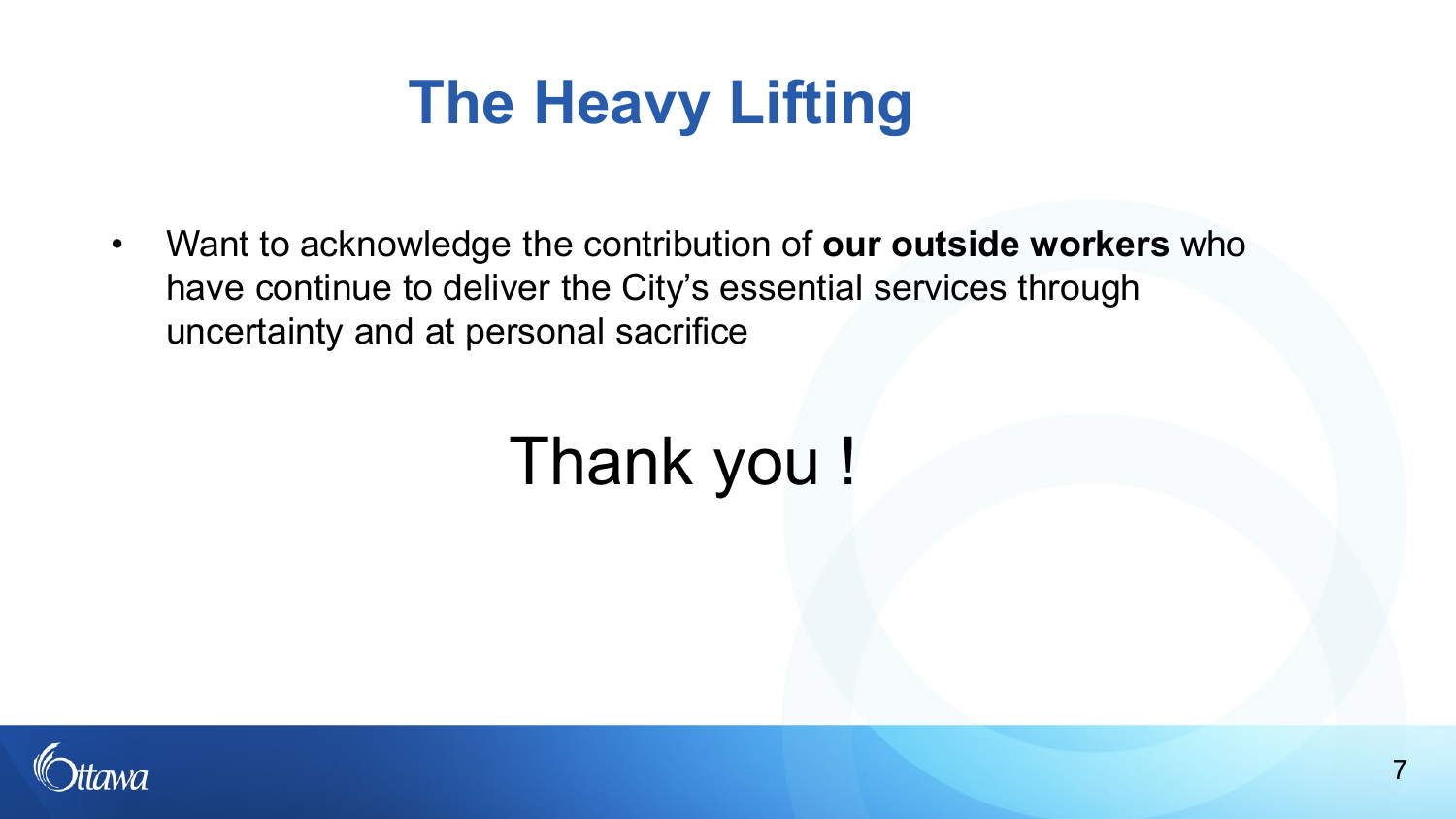## **Where we have been Together**

Throughout the pandemic the partnership between the City and the Ottawa construction industry has been:

- Collaborative
- Cooperative
- Unique
- Valued

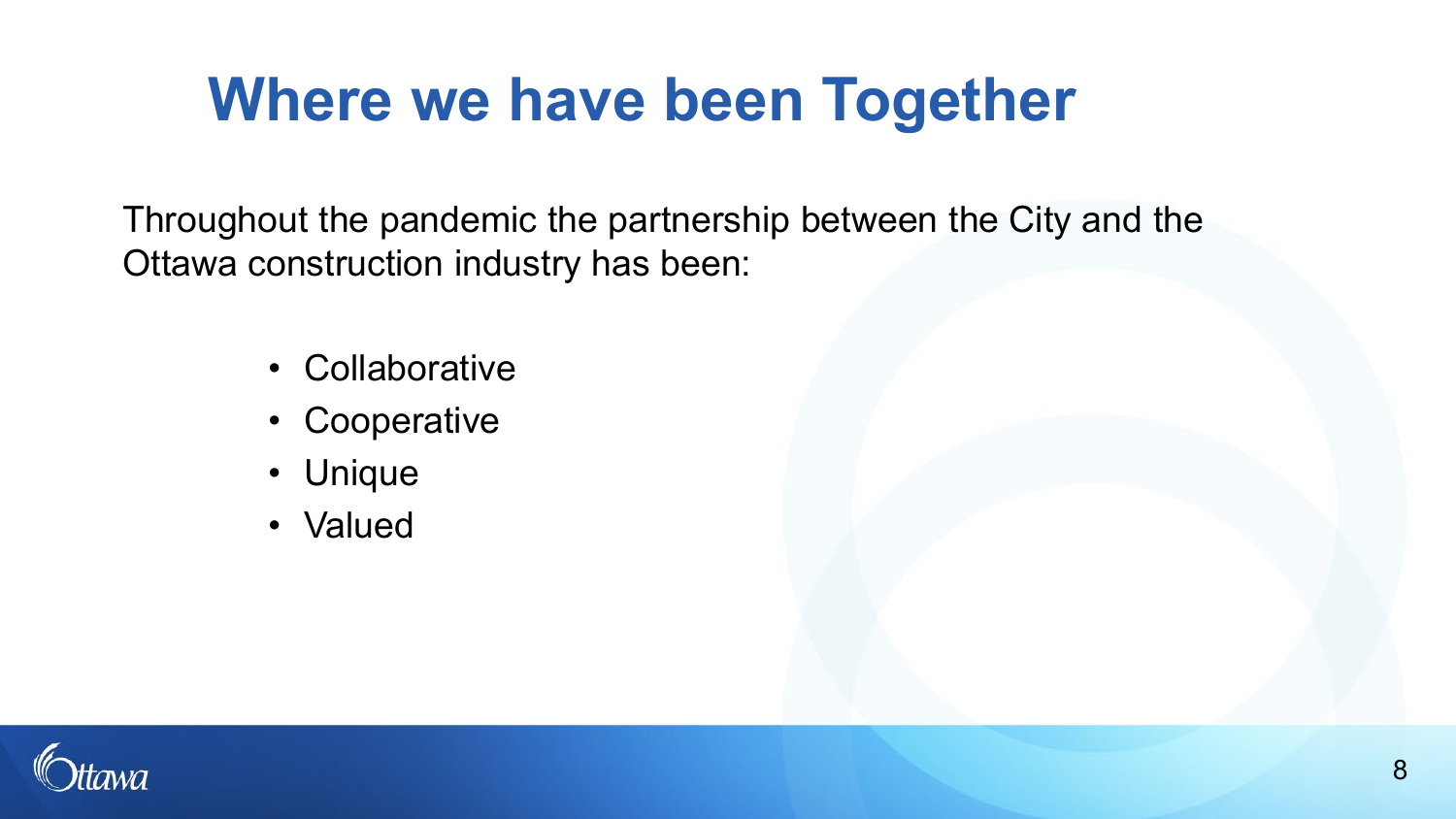## **What we have Learned**

- We have the ability to find solutions and common ground even in extremely difficult situation
- It is a balanced relationship where the health and well being of all parties is required to obtain success
- We have the ability to leverage opportunities even in the midst of uncertainty
	- o Have leveraged the industries strong track record of Occupational Health and Safety expertise to deliver construction projects safely and effectively
	- o Found advantage where possible Worked together to expediate work during low traffic periods
	- o Worked collaboratively on schedule implications and mitigated cost exposures
- The impacts of Covid-19 will have far reaching impacts on our delivery including significant **supply chain** and **labour shortage** challenges

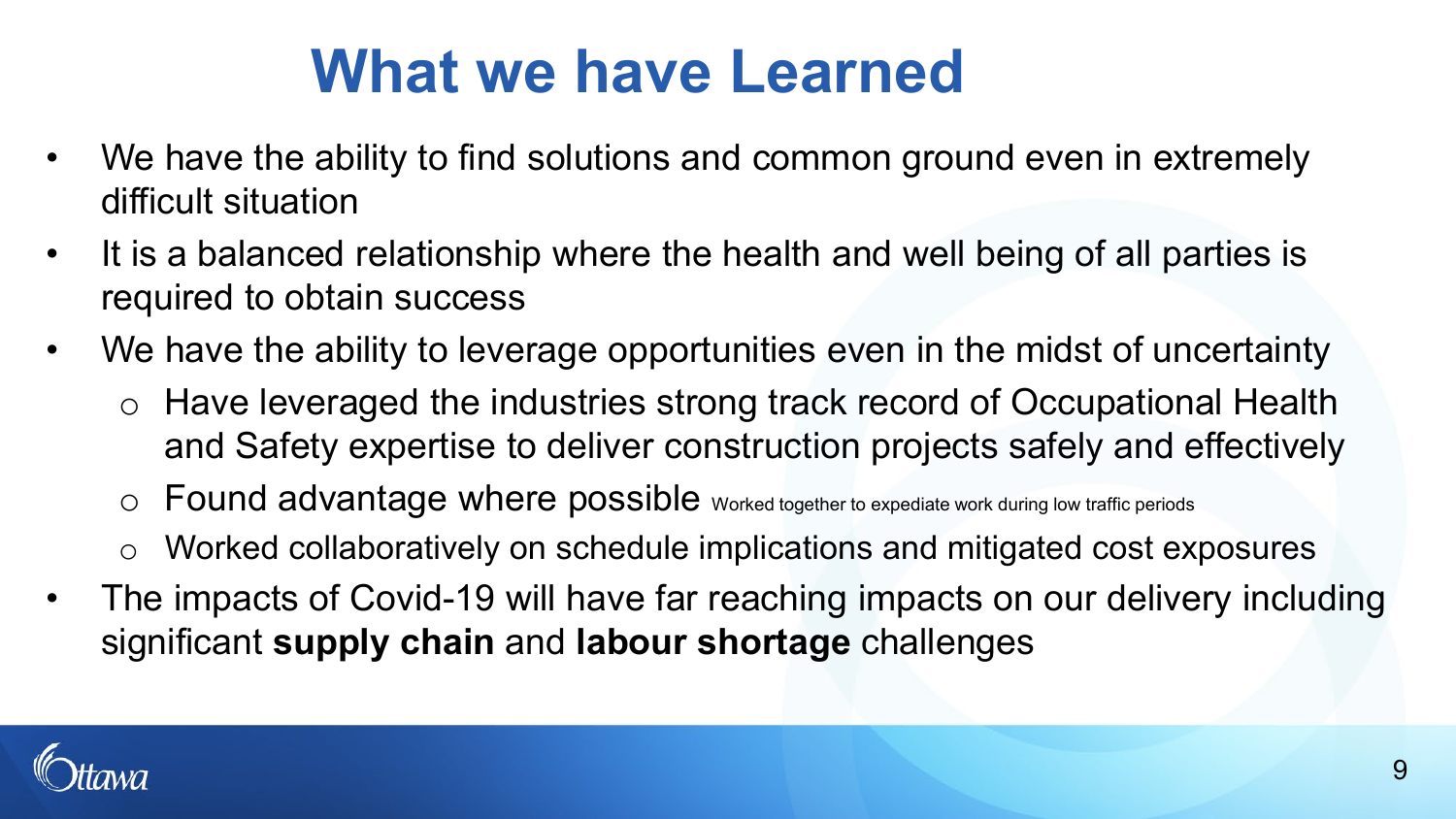#### **Moving into the 2022 Construction Season**

- The policy will remain in effect until the City determines a new direction
- The City will seek full compliance where ever possible
- The City will work with contractors to mitigate health and safety risks on construction sites
- Strengthen Occupational Health and Safety measures related to Covid-19
	- Expect to see continued proactive Contractor led OHS policies
	- Ministry of Labour guidance
	- City contract requirements
	- When policy requirements change, expect that OHS measures will remain
- The path to success will be driven by the industry OHS expertise...and Covid is one of many risks to the worker